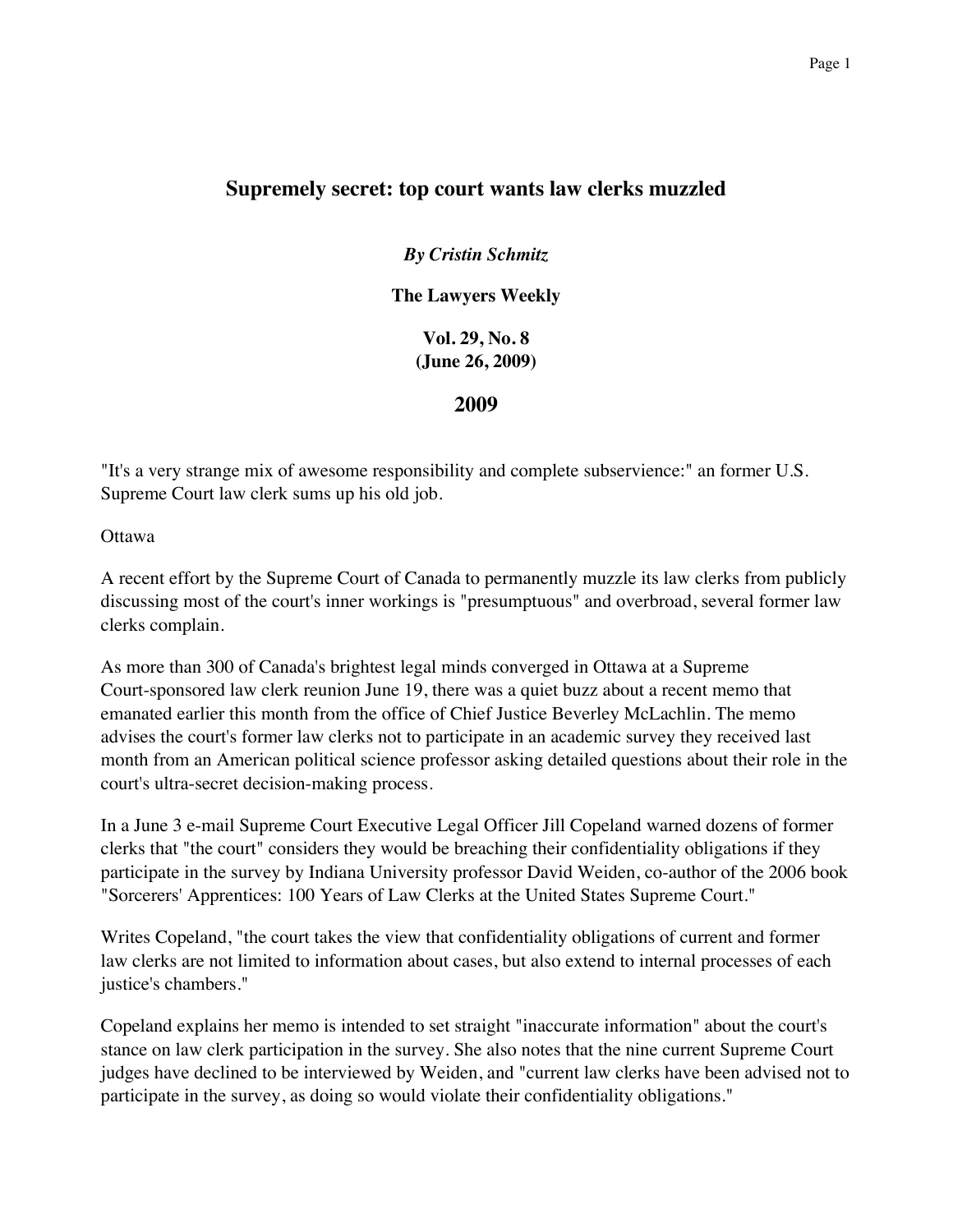The Lawyers Weekly sought reaction from seven randomly selected lawyers who clerked at the Supreme Court during a period spanning more than 20 years. They expressed widely divergent views about the possible utility of Weiden's survey, ranging from "important" to "useless" and "boring." The lawyers also differed about what information law clerks can (and should) divulge, and about their own confidentiality obligations.

However, most indicated that they thought the judges were overreaching in their apparent insistence on very broad law clerk secrecy in perpetuity. Commented one recent law clerk who requested anonymity, "I think the court overreacted. There has got to be a statute of limitations on this. It cannot be that 30 years later the chambers of some long-dead justice can't discuss publicly how stuff operated. Canadians are entitled to understand how a public institution operates." Added a longtime practitioner, who said he complied with the court's request not to fill out the survey, "I felt it was presumptuous." In his view "it's a [law clerk's] decision on an individualized basis, but the kind of test I would apply to it is: 'Which parts of the relationship [with my judge] did I regard as the equivalent of the solicitor-client relationship?'"

Another recent former clerk noted, "I found the court's almost obsession with confidentiality a bit strange, simply because if there was a little bit more transparency about how the court worked, I don't think it would in any way harm the court's reputation."

Université de Montréal law professor Stephane Beaulac, who clerked for Claire L'Heureux-Dubé, told The Lawyers Weekly he was "shocked" by the present court's expansive view of secrecy.

"It's barely an exaggeration to say that they would want to shut us up," he said. "I was pretty surprised to see what I think amounts to no less than a blanket prohibition to discuss anything revolving around the process of decision-making at the Supreme Court."

Added Beaulac, "I think it was a little overboard. More specifically it lacks nuances and it's pretty surprising, especially in a court that is in the business, especially when it comes to Charter issues, of balancing interests. I think there are indeed several types of interest at stake and... I don't think this would pass the [Charter's] s. 1-type-test of minimal impairment."

Beaulac said a rigorous academic study would refute widely held misconceptions about the role of law clerks, such as that they function as a junior Supreme Court that actually writes judgments. Generally, he said he sees his own confidentiality obligations as extending to case-specific matters and discussions. "[The judges] seem to really not be willing to be transparent about anything that has to do with the process, and the process, in my opinion, has no need for confidentiality."

Weiden's research project aims to collect the first systematic empirical data on the role and impact of the Supreme Court's law clerks, who number about 700 lawyers, professors and judges. Weiden had not responded to an interview request by press time. The political science professor informed the clerks that his project is funded by the Government of Canada's faculty research program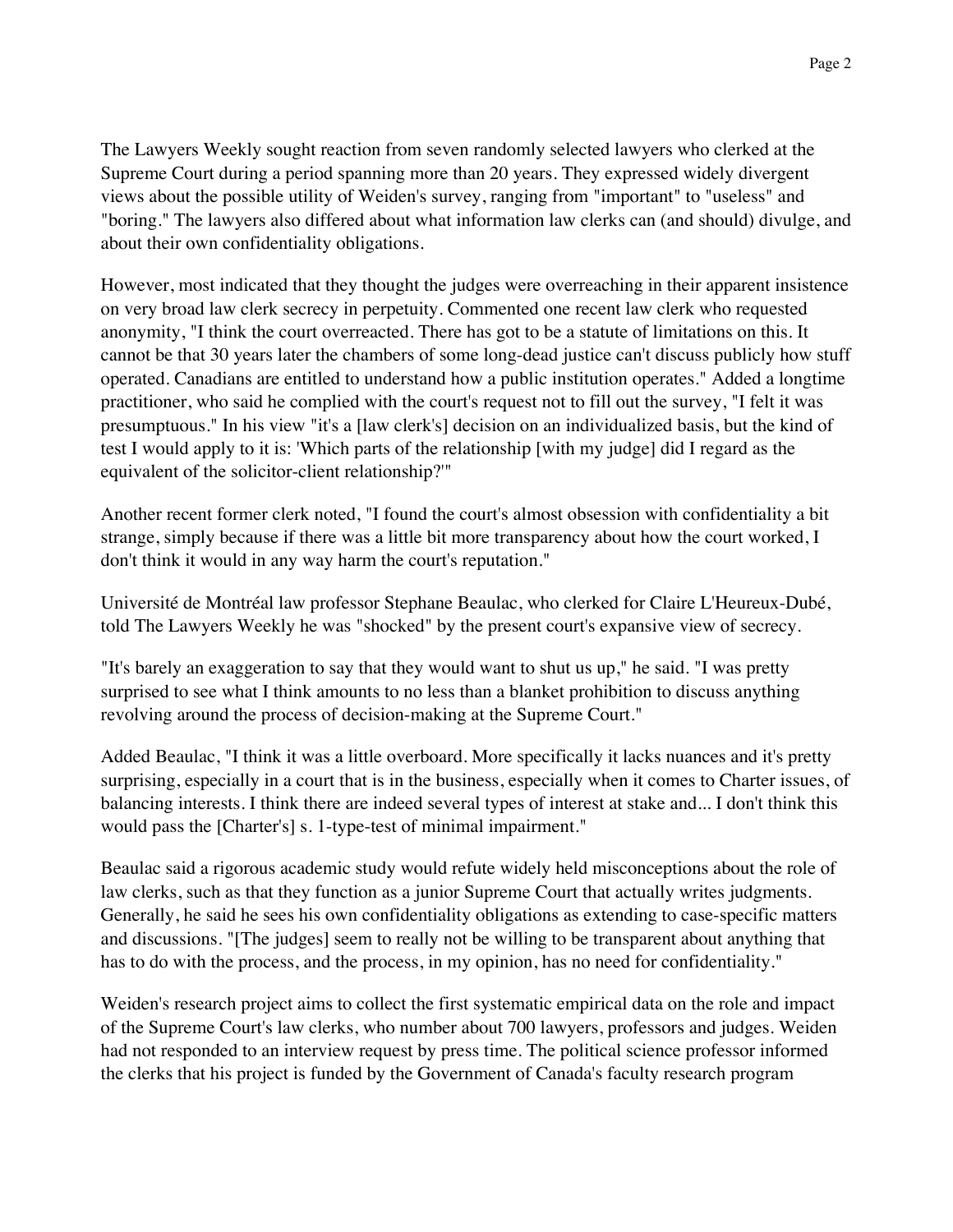His study of U.S. Supreme Court law clerks, culminating in Sorcerers' Apprentices, is based on the survey responses of 160 former clerks. The authors acknowledge in their book that many of the 600 law clerks they contacted refused to participate in the survey because they considered that doing so would betray the court and violate their confidentiality obligations.

When asked to explain the Supreme Court of Canada's rationale for its position, Copeland told The Lawyers Weekly via e-mail "all law clerks sign a conflict of interest and confidentiality declaration at the start of their clerkship. Law clerks have always been subject to confidentiality obligations, and a written confidentiality declaration has been used since the early 1990s. In addition, law clerks are required, under the terms of the Public Service Employment Act, to take the oath set out in s. 54 of the Act, which imposes an obligation of confidentiality."

She elaborated "the confidentiality obligation would not cover information in the public record, for example the fact that law clerks prepare bench memos for the justices, or the criteria for analysis of applications for leave to appeal, which are discussed in a widely available speech by the late Justice John Sopinka given in April 1997."

Added Copeland, "the Supreme Court respects the ability of former law clerks to exercise their professional judgment in abiding by their confidentiality obligations."

But most of the former law clerks who spoke with a reporter were vague and/or hazy about the contents of confidentiality undertakings they might have given the court. One lawyer, who clerked decades ago, said he couldn't recall ever signing such a pledge. "We 100-per-cent signed something," observed another, who clerked after 2000. "I just don't remember what it was or what it said."

Copeland's memo sparked a spirited group e-mail exchange amongst former law clerks. A couple of them said they abided by the court's wishes, but one law professor challenged Copeland to explain "the court's analysis in support of this position. Given past articles written about the role of law clerks at the Supreme Court, and the public importance of the clerk position, it is not obvious to me that answering the questions asked by Professor Weiden would properly be considered a violation of confidentiality, especially after the passage of a period of time... To the extent that specific questions posed by him are objectionable on confidentiality grounds, I would like to know why, and also what questions the court is prepared to answer [and] have law clerks address."

By contrast to south of the border - where U.S. Supreme Court law clerks have featured in academic research and fueled bestsellers like The Brethren and The Nine - there is little empirical data on the nature and extent of law clerks' influence on Supreme Court of Canada decision-making, said University of Toronto professor Lorne Sossin. In 1996 the former clerk for the late Chief Justice Antonio Lamer published one of the few studies of Canadian law clerks "The Sounds of Silence: Law Clerks, Policy Making and the Supreme Court of Canada."

Sossin argues Canadians would benefit from a full and open debate about the appropriate